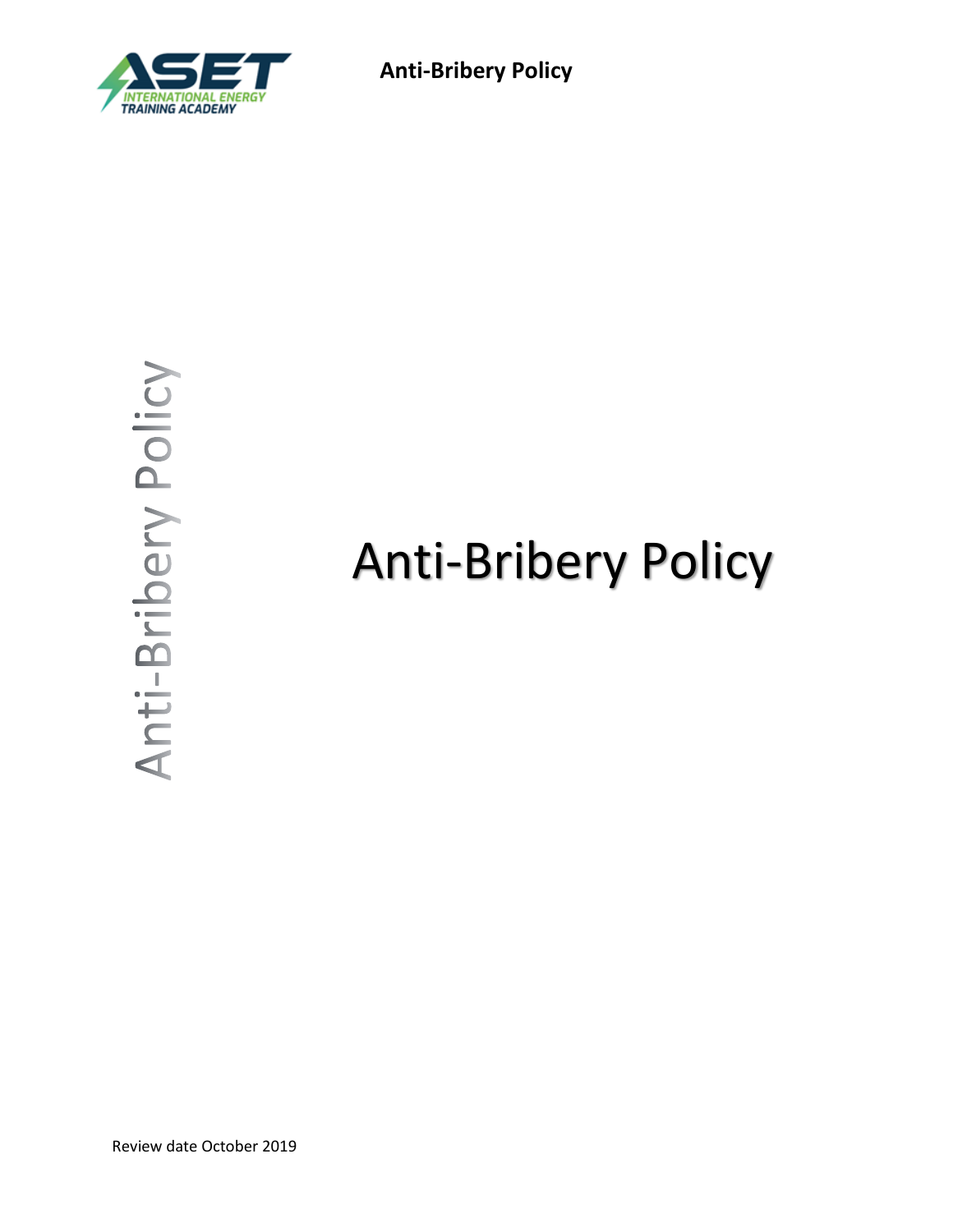

### **1. Introduction**

- 1.1 It is ASET's policy to conduct all of our business in an honest and ethical manner. We take a zero-tolerance approach to bribery and corruption and are committed to acting professionally, fairly and with integrity in all our business dealings and relationships whenever we operate and implementing and enforcing effective systems of counter bribery and corruption.
- 1.2 This Policy should be read in conjunction with our Anti-Bribery and Corruption Statement, a copy of which is attached,
- 1.3 ASET will uphold all laws relevant to countering bribery and corruption. We remain bound by UK laws, including the Bribery Act 2010, in respect of our conduct both at home and abroad.

### **2. About this policy**

2.1 The purpose of this policy is to:

(a) provide further details of ASET's position, as set out in the Anti-Bribery & Corruption Statement, including details of our responsibilities, and of those working for us, in observing and upholding our position on bribery and corruption; and

(b) provide information and guidance to those working for us on how to recognise and deal with bribery and corruption issues.

- 2.2 It is a criminal offence to offer, promise, give, request, or accept a bribe. Individuals found guilty can be punished by up to 10 years' imprisonment and/or a fine. As an employer if we fail to prevent bribery we can face an unlimited fine, exclusion from tendering for public contracts, and damage to our reputation. We therefore take our legal responsibilities very seriously.
- 2.3 ASET has established detailed risk management procedures to prevent, detect and prohibit bribery. ASET will conduct risk assessments for each of its key business activities on a regular basis and, where relevant, will identify employees or officers of ASET who are in positions where they may be exposed to bribery,
- 2.4 In this policy, **third party** means any kind of individual or organisation you come into contact with during the course of your work for us, and includes actual and potential clients, customers, suppliers, distributors, business contacts, agents, advisers, and government and public bodies, including their advisors, representatives and officials, politicians and political parties.
- 2.5 This policy has been [agreed OR implements following consultation] with the Local Joint Negotiating Committees for Support and Lecturing Staff.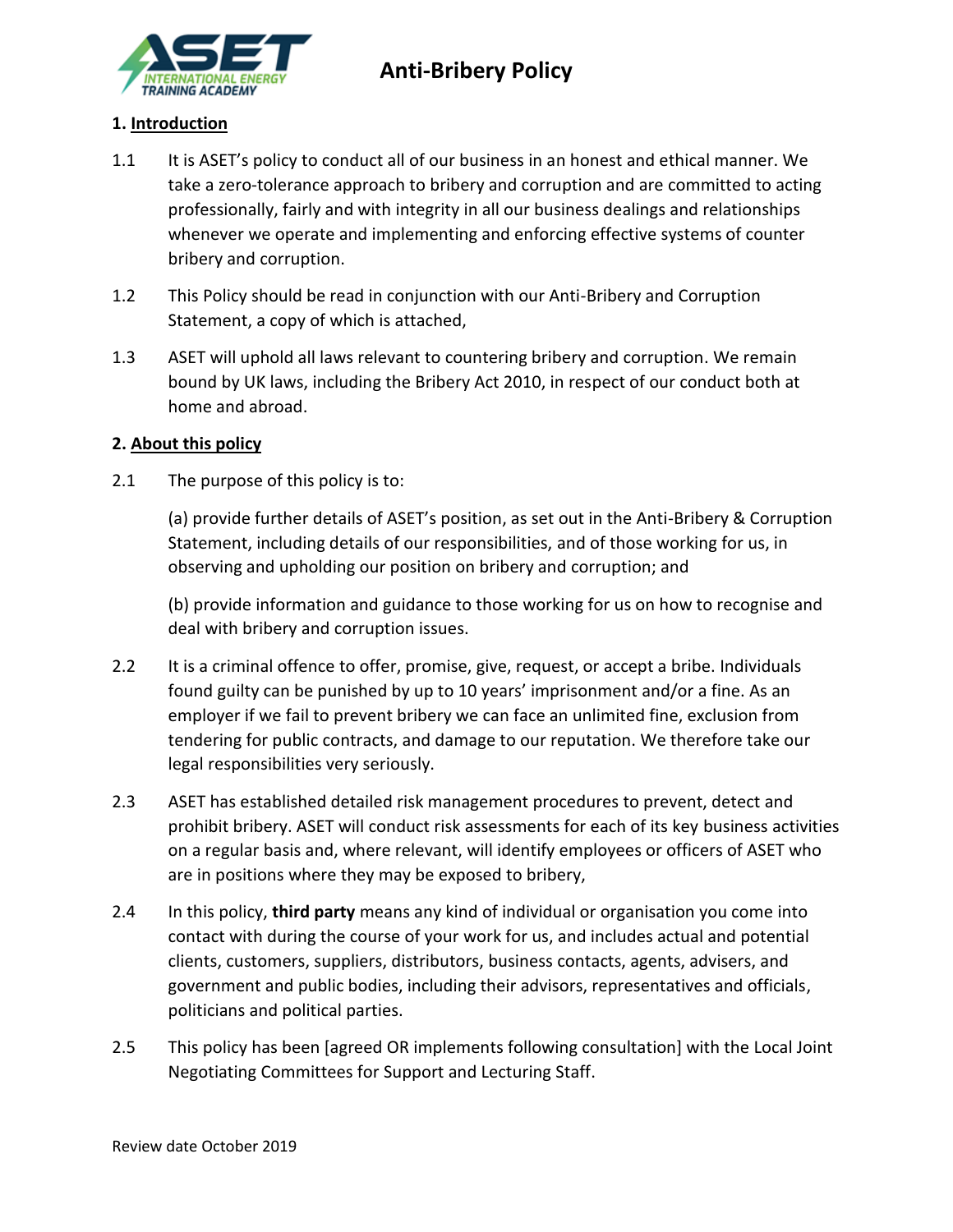

2.6 This policy does not form part of any employee's contract of employment and we may amend it at any time.

# **3. Who must comply with this policy?**

This policy applies to all persons working for ASET or on our behalf in any capacity, including employees at all levels, directors, officers, agency workers, seconded workers, volunteers, interns, agents, contractors, external consultants, third-party representatives and business partners, sponsors, or any other person associated with us, wherever located.

# **4. Who is responsible for the policy?**

- 4.1 The board of Management has overall responsibility for ensuring this policy complies with our legal and ethical obligations, and that all those under our control comply with it.
- 4.2 The Management Team (HR) has primary and day-to-day responsibilities for implementing this policy, monitoring its use and effectiveness, dealing with any queries about it, and auditing internal control systems and procedures to ensure they are effective in countering bribery and corruption.
- 4.3 Management at all levels are responsible for ensuring those reporting to them understand and comply with this policy.
- 4.4 Managers will receive adequate and regular briefings as appropriate.
- 4.5 You are invited to comment on this policy and suggest ways in which it might be improved. Comments, suggestions and queries should be addressed to the Management Team (HR).

# **5. What are bribery and corruption?**

- 5.1 **Bribery** is offering, promising, giving or accepting any financial or other advantage, to induce the recipient or any other person to act improperly in the performance of their functions, or to reward them for acting improperly, or where the recipient would act improperly by accepting the advantage.
- 5.2 An **advantage** includes money, gifts, loans, fees, hospitality, services, discounts and the award of a contract or anything else of value.
- 5.3 A person acts **improperly** where they act illegally, unethically, or contrary to an expectation of good faith or impartiality, or where they abuse a position of trust. The improper acts may be in relation to any business or professional activities, public functions, acts in the course of employment, or other activates by or on behalf of any organisation of any kind.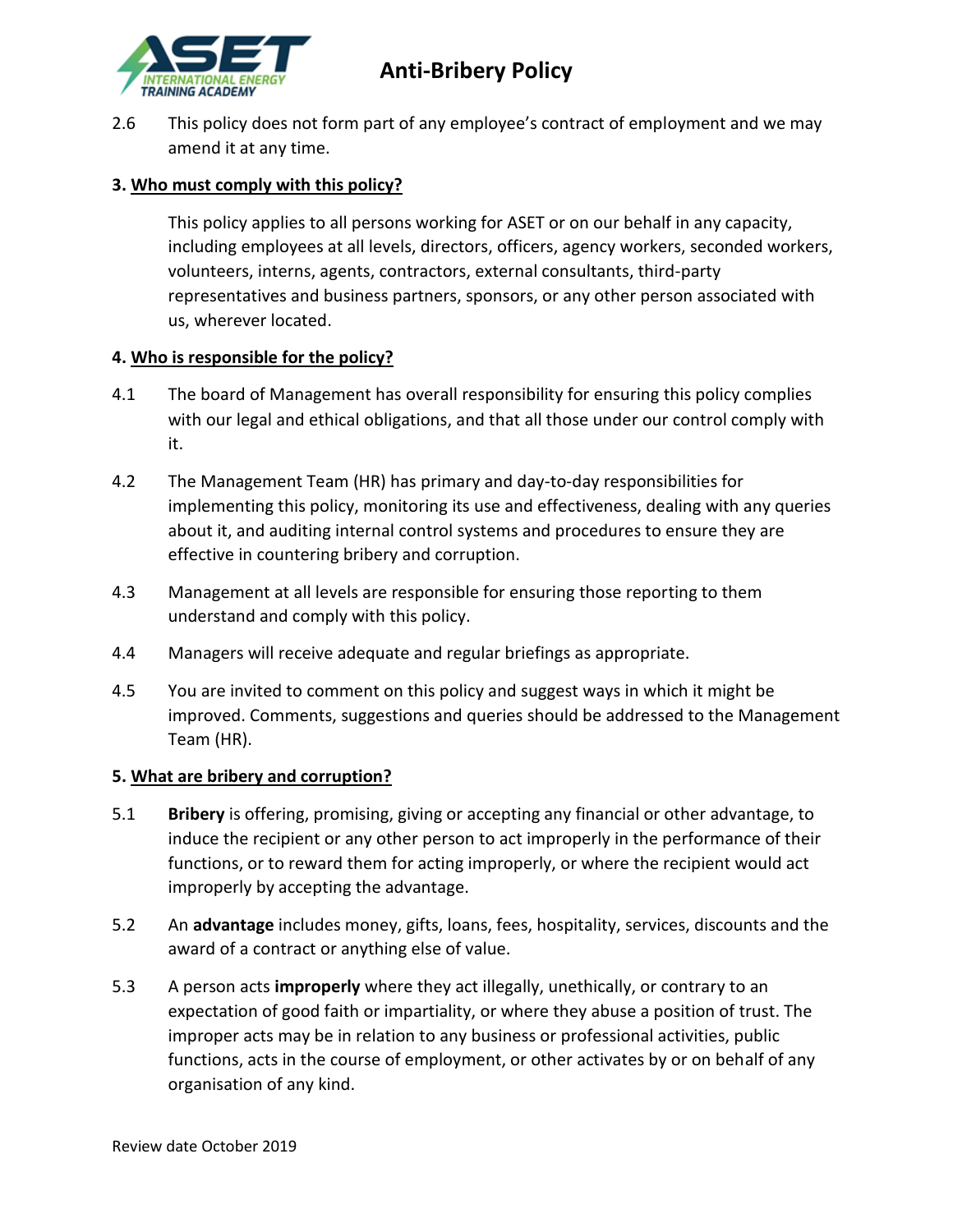

5.4 **Corruption** is the abuse of entrusted power or position for private gain.

### **Examples:**

# **Offering a bribe**

A member of the faculty offers an external inspector tickets to a major sporting event, but only if they agree to rate ASET highly as part of their review.

This would be an offence as the member of staff is making the offer to gain a commercial advantage. ASET may also be found to have committed an offence because the offer has been made to obtain business for us. It would also likely be an offence for the external inspector to accept the offer.

### **Receiving a bribe**

The procurement manager of ASET – who is involved in a tender process for services to be provided to ASET – is approached by ASET's current supplier and offered a two night break in an expensive hotel.

In return the supplier expects the procurement manager to use their influence in ASET to ensure it continues to do business with them, It is an offence for a supplier to make such offer. It would be an offence for the procurement manager to accept the offer as it would be doing so to gain a personal advantage.

# **Bribing a foreign official**

Whilst on a field trip abroad, a member of staff arranges for ASET to pay an additional "facilitation" payment to an immigration official to enable students to move through customs more quickly.

The offence of bribing a foreign public official is committed as soon as the offer is made. This is because it is made to gain a business advantage for ASET. We may also be found to have committed an offence.

### **6. What you must not do**

It is not acceptable for you (or someone on your behalf) to:

(a) give, promise to give, or offer, a payment, gift or hospitality with the expectation or hope that a business advantage will be received, or to reward a business advantage already given;

(b) give or accept a gift or hospitality during any commercial negotiations or tender process, if this could be perceived as intended or likely to influence the outcome;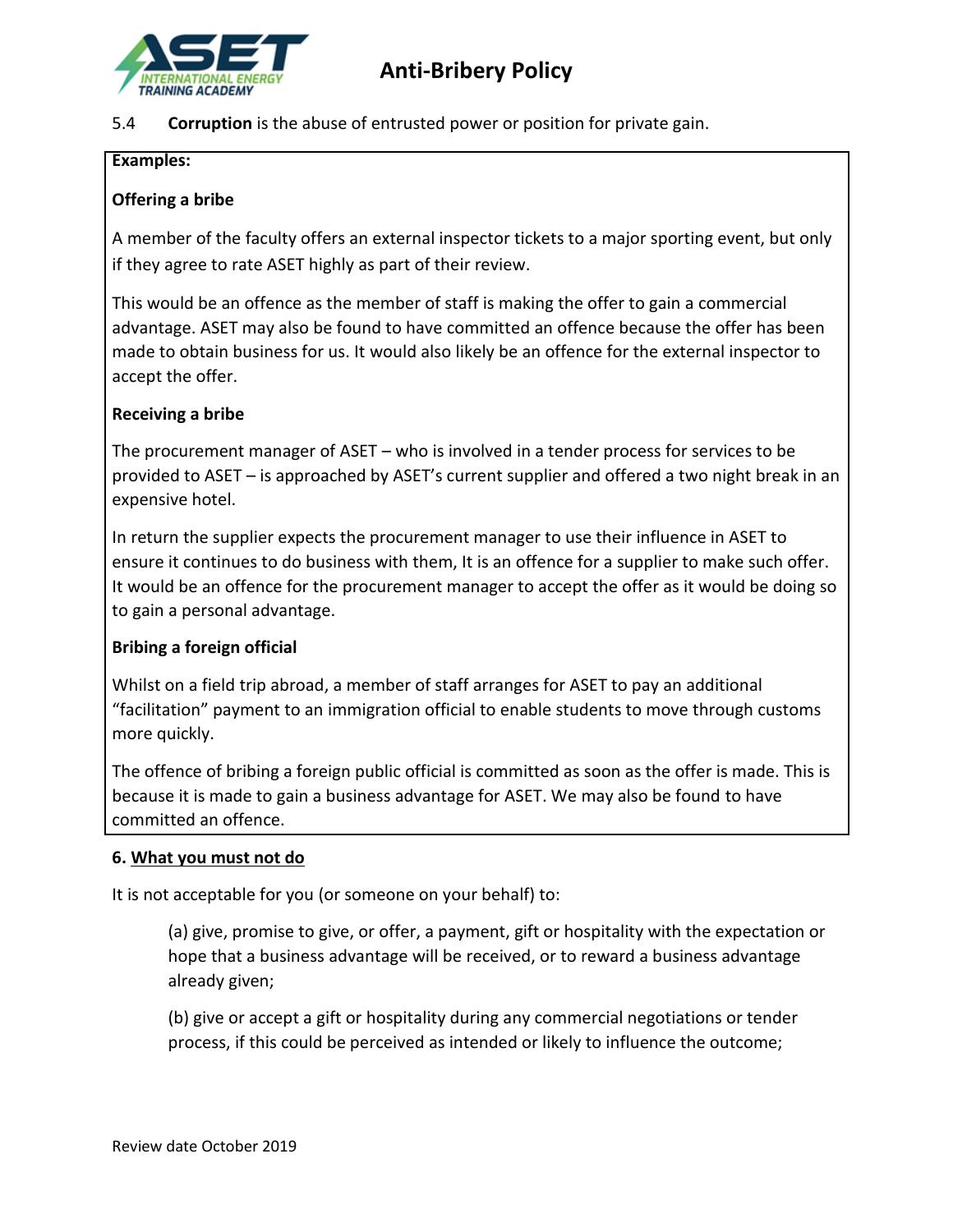

(c) accept a payment, gift or hospitality from a third party that you know or suspect is offered with the expectation that it we will provide a business advantage for them or anyone else in return;

(d) accept hospitality from a third party that is unduly lavish or extravagant under the circumstances.

(e) offer or accept a gift to or from government officials or representatives, or politicians or political parties, without the prior approval of the Management Team (HR);

(f) threaten or retaliate against another individual who has refused to commit a bribery offence or who has raised concerns under this policy; or

(g) engage in any other activity that might lead to a breach of this policy

# **7. Facilitation payments and kickbacks**

- 7.1 ASET does not make, and will not accept, facilitation payments or "kickbacks" of any kind
- 7.2 **Facilitation payments**, also known as "back-handers" or "grease payments", are typically small, unofficial payments made to secure or expedite a routine or necessary action (for example by a government official). They are not common in the UK, but are common in some other jurisdiction.
- 7.3 **Kickbacks** are typically payments made in return for a business favour or advantage
- 7.4 You must avoid any activity that might lead to a facilitation payment or kickback being made or accepted by us or on our behalf, or that might suggest that such a payment will be made or accepted. If you are asked to make a payment on behalf of ASET, you should always be mindful of what the payment is for and whether the amount requested is proportionate to the goods or services provided. You should always ask for a receipt which details the reason for the payment. If you have any suspicions, concerns or queries regarding a payment, you should raise these with the Management Team (HR).

# **8. Gifts, hospitality and expenses**

- 8.1 This policy allows reasonable and appropriate hospitality or entertainment given to or received from the third parties, for the purpose of:
	- (a) establishing or maintaining hood business relationships;
	- (b) improving or maintaining our image or reputation; or
	- (c) marketing or presenting our products and/or services effectively.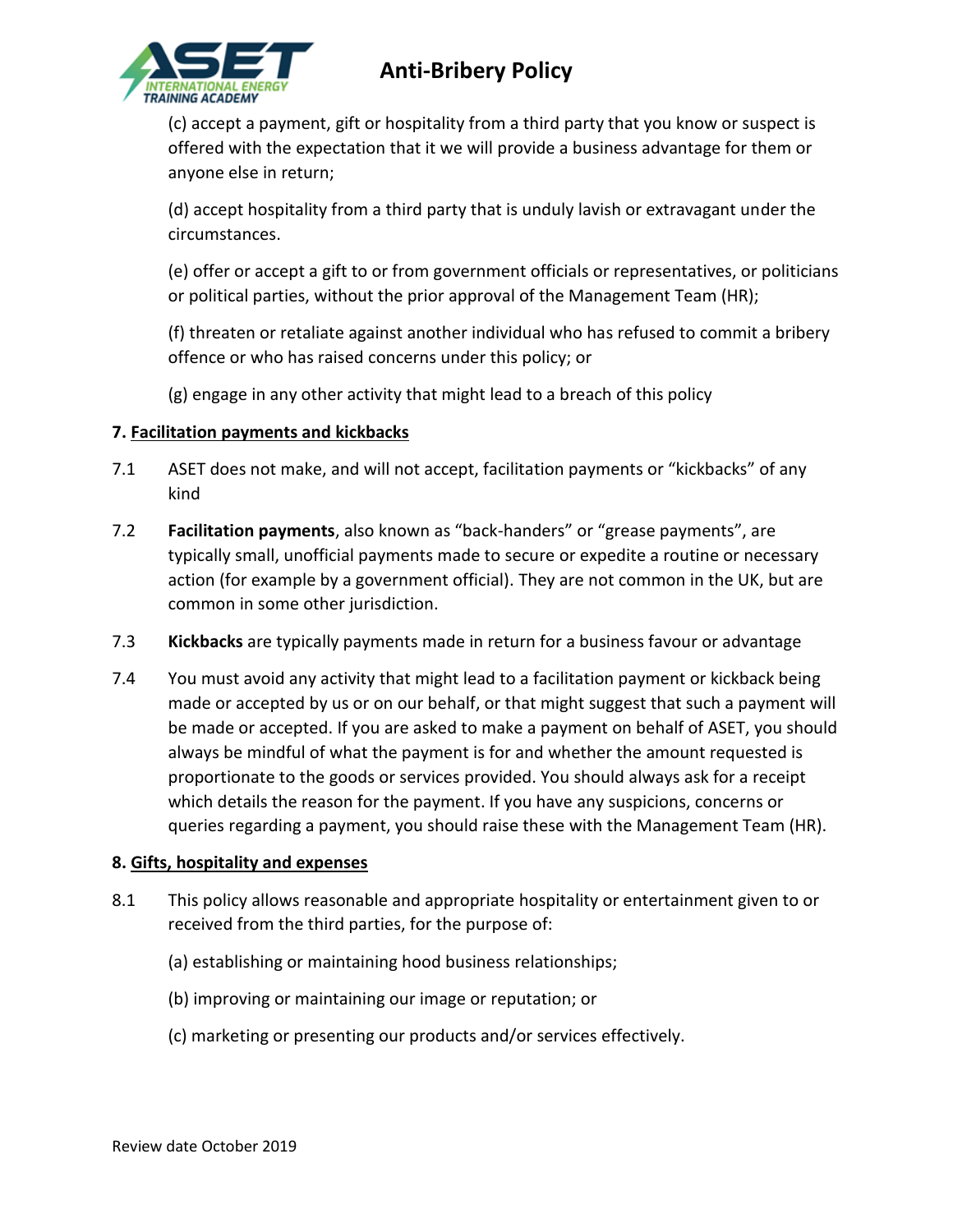

8.2 The giving and accepting of gifts is allowed if the following requirements are met:

(a) it is not made with the intention of influencing a party to obtain or retain business or a business advantage, or to reward the provision or retention of business or a business advantage, or in explicit or implicit exchange for favours or benefits;

- (b) it is given in ASET's name, not in your name;
- (c) it does not include cash or a cash equivalent (such as gift certificates or vouchers);

(d) it is appropriate in the circumstances, taking account of the reason for the gift, its timing and value. For example, in the UK it is customary for small gifts to be given at Christmas; and

- (e) it is given openly, not secretly;
- (f) it complies with any applicable law.
- 8.3 Promotional gifts of low value such as branded stationary to or from existing customers, suppliers and business partners will usually be acceptable.
- 8.4 Reimbursing a third party's expenses, or accepting an offer to reimburse our expenses (for example, the cost of attending a business meeting) would not usually amount to bribery. However, a payment in excess of genuine and reasonable business expenses (such as the cost of an extended hotel stay) is not acceptable.
- 8.5 The test to be applied is whether in all circumstances the gift, hospitality or payment is reasonable and justifiable. The intention behind it should always be considered. If a member of staff is unsure of the propriety of any offer of a gift or hospitality or entertainment, he/she should take advice from a member of Senior Management.
- 8.6 It has become quite usual in some colleges for some students to offer small presents to staff at the end of a course. These may come from the class group and may be a natural expression of gratitude. Sometimes gifts may be given by individuals. However it is very important that, in an internally-accessed system, any gift cannot be perceived or portrayed as possibly having influenced decisions taken. As such, staff should only accept gifts if they are clear in doing so does not impinge on their professional integrity. Any gifts received should be tokens of appreciation, rather than anything of substantial value. Any items of substantial value that are offered should be declined politely, or if this is not possible, the member of staff should refer to his/her line manager to ensure that there is transparency in the matter.

### **9. Donations**

- 9.1 We do not make contributions to political parties
- 9.2 We do not make charitable donations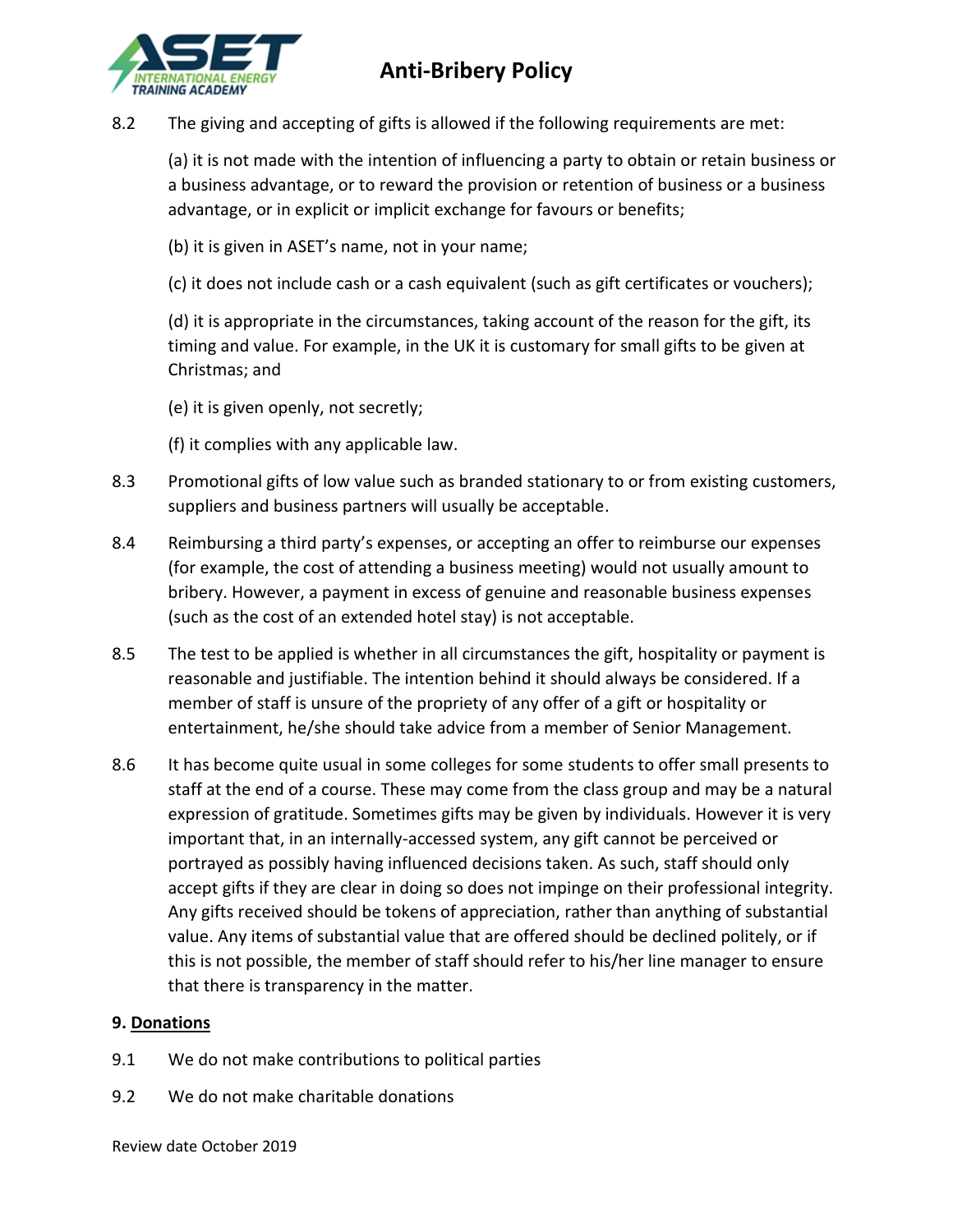

### **9. Record-keeping**

- 10.1 ASET must keep financial records and have appropriate internal controls in place which will evidence the business reason for making payments to third-parties.
- 10.2 You must declare and record all hospitality or gifts given or received, which are out with the allocated limits identified in this Policy in the Central Register held by the Secretary to the Board which will be subject to managerial review.
- 10.3 You must submit all expenses claims relating to hospitality, gifts or payments to third parties in accordance with our expenses policy and record the reason for expenditure.
- 10.4 All accounts, invoices, and other records relating to dealings with third parties including suppliers and customers should be prepared with strict accuracy and completeness. Accounts must not be kept "off-book" to facilitate or conceal improper payments.

#### **11. Your responsabilities**

- 11.1 You must ensure that you read, understand and comply with this policy.
- 11.2 The prevention, detection and reporting of bribery and other forms of corruption are the responsibility of all those working for us or under our control. You are required to avoid any activity that might lead to, or suggest, a breach of policy.
- 11.3 You must notify ASET as soon as possible if you believe or suspect that a conflict with this policy has occurred, or may occur in the future. For example, if a client or potential client offers you something to gain a business advantage with us, or indicates to you that a gift or payment is required to secure their business. Further "red flags" that may indicate bribery or corruption are set out in clause 16.

#### **12. How to raise a concern**

- 12.1 You are encouraged to raise concerns about any issue or suspicion of bribery or corruption at the earliest possible stage.
- 12.2 If you are offered a bribe, or are asked to make one, or if you believe or suspect that any bribery, corruption or other breach of this policy has occurred or may occur, you must report it in accordance with our whistleblowing Policy as soon as possible.
- 12.3 If you are unsure about whether a particular act constitutes bribery or corruption, raise it with your manager of the Management Team (HR).

#### **12. Protection**

13.1 Individuals who refuse to accept or offer a bribe, or who raise concerns or report another's wrongdoing, are sometimes worried about possible repercussions. We aim to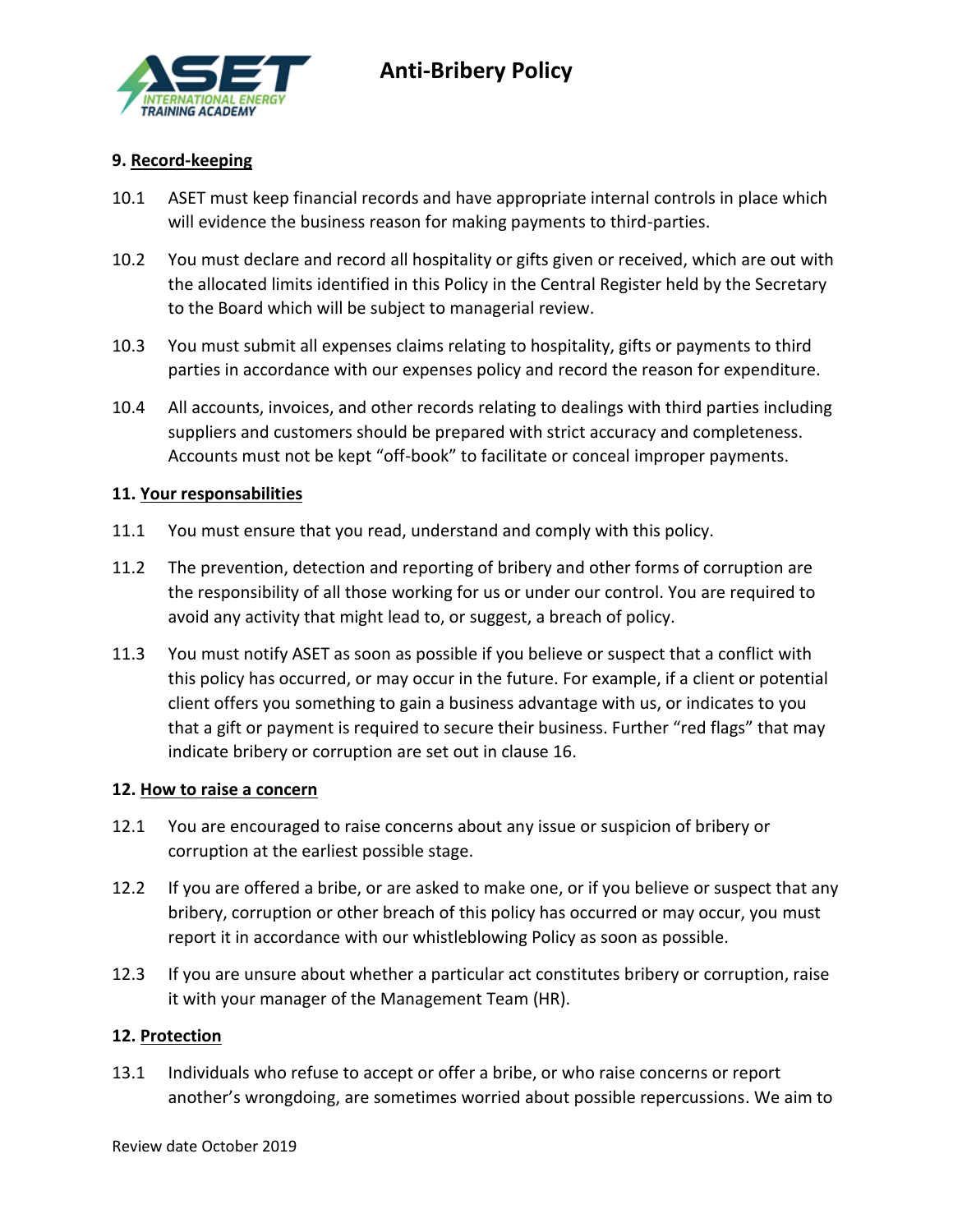

encourage openness and will support anyone who raises genuine concerns in good faith under this policy, even if they turn out to be mistaken.

13.2 ASET is committed to ensuring no one suffers any detrimental treatment as a result of refusing to take part in bribery or corruption, or because of reporting in good faith their suspicion that an actual or potential bribery or other corruption offence has taken place, or may take place in the future. Detrimental treatment includes dismissal, disciplinary action, threats or other unfavourable treatment connected with raising a concern. If you believe that you have suffered any such treatment, you should inform the Management Team (HR) immediately. If the matter is not remedied, and you are an employee, you should raise it formally using our Grievance Procedure, which can be found on the intranet.

# **14. Training and communication**

- 14.1 Briefings on this policy from part of the induction process for all individuals who work for us, and regular updates will be provided as necessary.
- 14.2 Our zero-tolerance approach to bribery and corruption must be communicated to all suppliers, contractors and business partners at the outset of our business relationship with them and as appropriate thereafter.

# **15. Breaches of this policy**

- 15.1 Any employee who breaches this policy will face disciplinary action, which could result in dismissal for misconduct or gross misconduct.
- 15.2 We may terminate our relationship with other individuals and organisations working on our behalf if they breach this policy.

# **16. Potential risk scenarios: "red flags"**

The following is a list of possible red flags that may arise during the course of you working for us and which may rise concerns under various anti-bribery and anticorruption laws. The list is not intended to be exhaustive and is for illustrave purposes only.

If you encounter any of these red flags while working for us, you must repost them promptly:

- (a) You become aware that a third party engages in, or has been accused of engaging in, improper business practices;
- (b) You learn that a third party has a reputation for paying bribes, or requiring that bribes are paid to them, or has a reputation for having a "special relationship" with foreign government officials;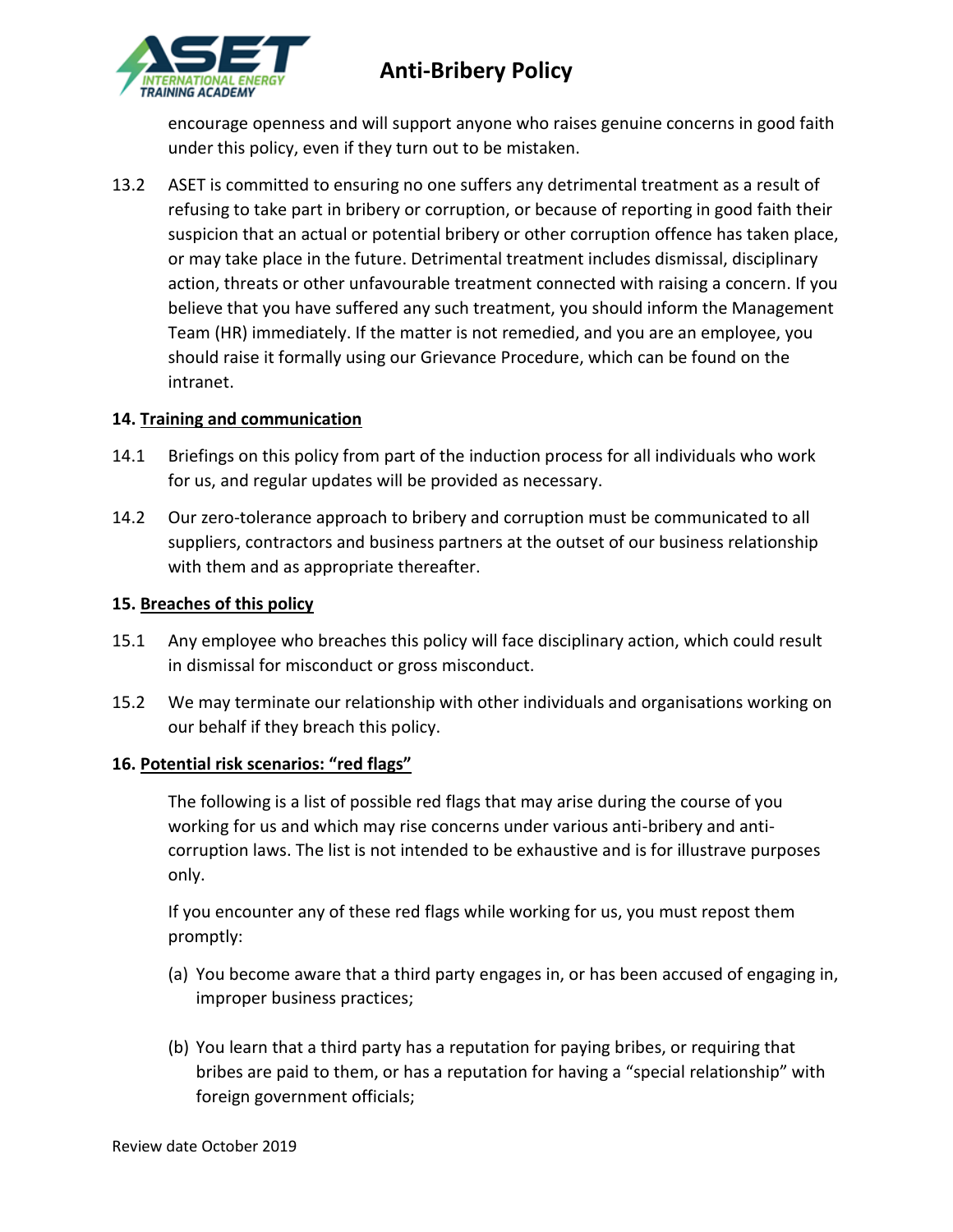

- (c) A third party insists on receiving a commission or fee payment before committing to sign up to a contract with us, or carrying out a government function or process for us;
- (d) A third party requests payment in cash and/or refuses to sign a formal commission of fee agreement, or to provide an invoice or receipt for a payment made;
- (e) A third party requests that payment is made to a country or geographic location different from where the third party resides or conducts business;
- (f) A third party requests an unexpected additional fee or commission to "facilitate" a service;
- (g) A third party demands lavish entertainment or gifts before commencing or continuing contractual negotiations or provision of services;
- (h) A third party requests that a payment is made to "overlook" potential legal violations;
- (i) A third party requests that you provide employment or some other advantage to a friend or relative;
- (j) You receive an invoice from a third party that appears to be non-standard or customised;
- (k) A third party insists on the use of side letters or refuses to put terms agreed in writing;
- (l) You notice that we have been invoiced for a commission or fee payment that appears large given the service stated to have been provided;
- (m)A third party requests or requires the use of an agent, intermediary, consultant, distributor or supplier that is not typically used by or known to us;
- (n) You are offered an unusually generous gift of offered lavish hospitality by a third party.